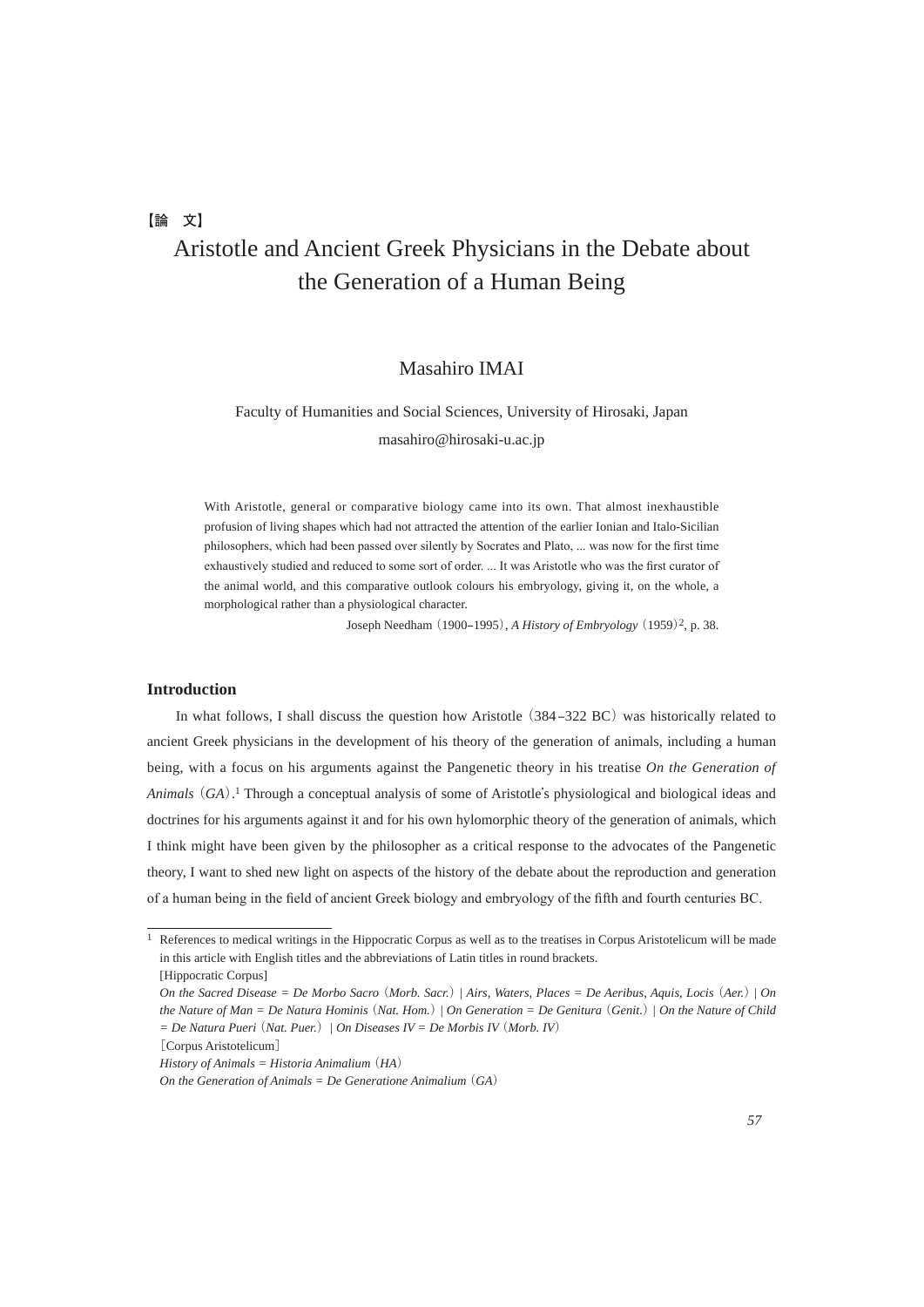#### **Aristotle and the Pangenetic Theory: An Overview**

 Before I begin my discussion, I will make some preliminary remarks on the Pangenetic theory and its historical backgrounds, which I would think will be most useful for us to consider the relationship between Aristotle and ancient Greek physicians as authors of some medical writings in the Hippocratic Corpus.

 In the history of modern biology and embryology, the Pangenetic theory is generally known as a hypothetical doctrine advocated by Charles Darwin (1809–1882) concerning the system of reproduction and generation of animals and plants. Darwin was most interested in the question how characteristic features of ancestors are transmitted to their descendants. His doctrine of Pangenesis was intended to give a scientific explanation of this phenomenon in terms of self-reproductive particles called *gemmules* contained in cells of each part of animal and plant bodies, which, collected through their vascular system into their generative cells, will be dispersed in the bodies of their descendants, thus functioning as a medium for transmitting their characteristic features to their descendants.2

 We find the Pangenetic theory in the field of ancient Greek biology and embryology of the fifth and fourth centuries BC as the so-called prototype of the Darwinian doctrine of Pangenesis to the effect that sperm ( $\sigma\pi\acute{\epsilon}$ ρμα) comes from all the body of both parents. The main sources of information about it are some of Greek medical writings in the Hippocratic Corpus, which are classified into two categories, i.e. (a) the two treatises *On the Sacred Disease* (*Morb. Sacr.*) and *On Airs, Waters, Places* (*Aer.*)and (b) a set of treatises *On Generation* (*Genit.*)*, On the Nature of Child* (*Nat. Puer.*) *and On Diseases IV* (*Morb. IV*), which seem to have constituted one and the same work in its original form, written by the same author. There are also some references to the theory in the extant fragments attributed to Democritus of Abdera (c.460 –  $c.380 / 70$  BC).<sup>3</sup>

 It would seem to be conceivable that the Pangenetic theory might have had the origin of its theoretical form in the tradition of ancient Greek medicine, and then came to have drawn attention of philosophers in their increasing interest in biological and embryological issues, especially because the main sources of information about the theory are these medical writings, where the authors of the treatises mentioned above share it as one of the theoretical frameworks of their discussions, when discussing the most important issues for them from a pathological as well as physiological point of view, such as the inheritance of particular physical constitutions (*e.g.* bilious or phlegmatic ones) from parents to their children, and, more generally, that of some characteristic features from parents and their ancestors to their children and their descendants. On the other hand, there are some people in modern scholarship on the Pangenetic theory, who claim that

<sup>2</sup> Charles Darwin, *The Variation of Animals and Plants under Domestication*(London, 1868).

<sup>&</sup>lt;sup>3</sup> Hermann Diels und Walter Kranz (Hgg.), *Die Fragmente der Vorsokratiker*, 3 Bde., 6 Aufl. (Berlin, 1951–1952) [=DK] 68 B32, B124.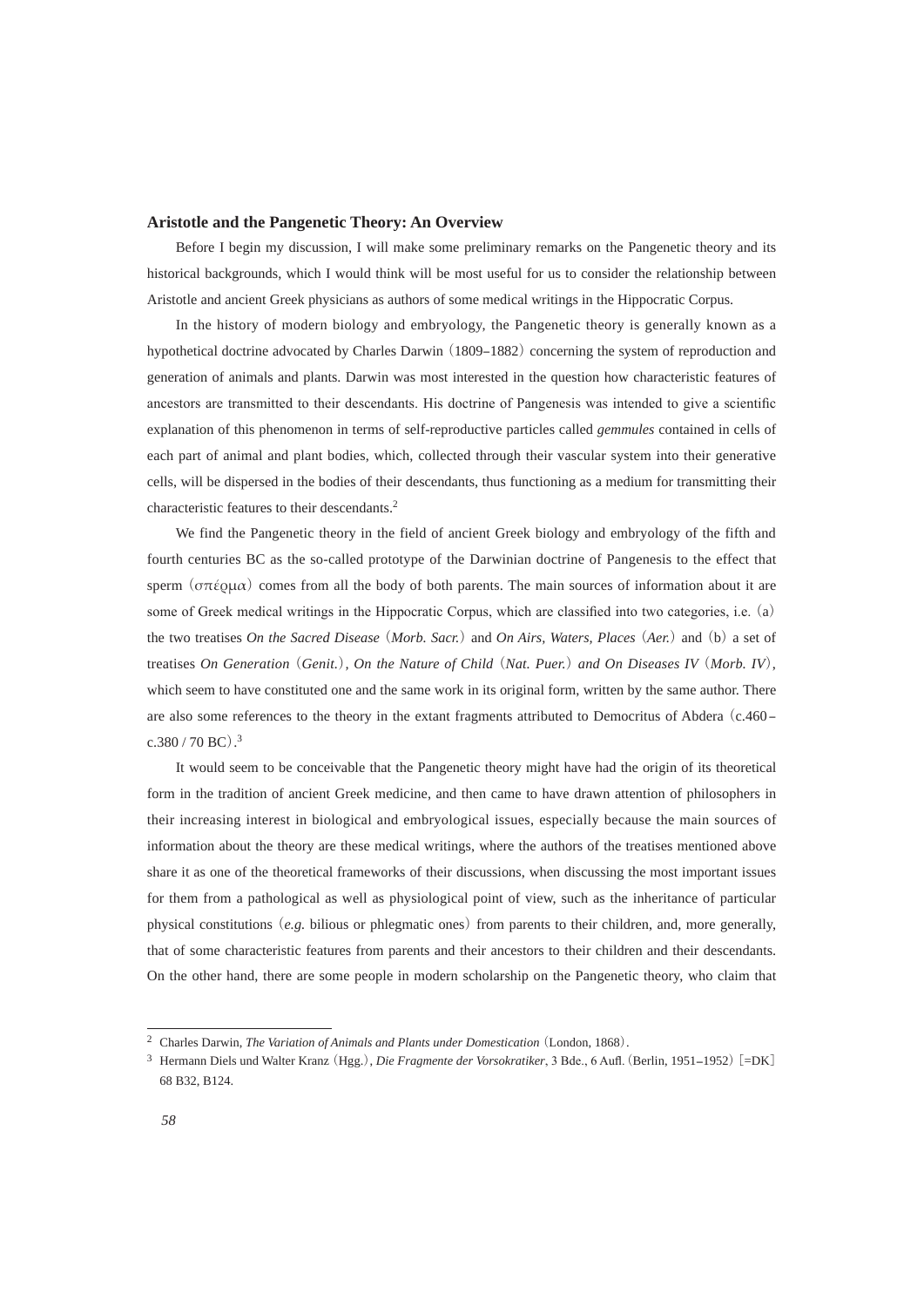Democritus played a decisive role in the formation and development of it. In 1950, Erna Lesky published a monumental thesis on the theories of generation and heredity in classical antiquity.4 She strongly insists that Democritus was the originator of the Pangenetic theory, which was then taken over by ancient Greek physicians in their attempt to give systematic accounts of some of the most important genetic issues mentioned above.<sup>5</sup> In 1981, I. M. Lonie published an English translation of the Hippocratic treatises *On Generation* (*Genit.*)*, On the Nature of Child* (*Nat. Puer.*) and *On Diseases IV* (*Morb. IV*) with a detailed commentary and discussion of these treatises.6 Although he has reservations to agree with Lesky to the opinion that Democritus was the originator of the Pangenetic theory, Lonie maintains that the author of the set of treatises relied on the theory, which he had taken over from the philosopher, when giving his answer to the question which one of parents their children resemble in their characteristic features by referring to the amount of sperm coming from each part of their bodies.7

 In order to argue against their opinions, I would insist on the fact that ancient Greek physicians shared a view of a particular kind of fluids called humours  $(\chi \nu \mu oi)$  with their own inherent powers (δυνάμεις) as the essential constituents of a human body, which may well be regarded as being fundamentally different from the atomistic doctrine of Democritus. We cannot discern any traces of Democritean atomism at all in the discussions on the basis of the Pangenetic theory by the authors of (a) about the inheritance of particular physical constitutions and characteristic features of parents from them to their children, as Max Pohlenz has already pointed out in his criticism of Lesky's thesis.8 And further, it is obvious that the author of (b) gives his answer to the question mentioned above, by referring to the Pangenetic theory presupposing his own doctrine of four humours (i.e. blood, bile, water and phlegm), which could not be reduced to Democritean atomistic doctrine. It should also be noted that in the history of ancient Greek biology and embryology in genaral, a view of living things as having some primordial matter or stuff as their generative origin seems to have been older than the corpuscular theory, according to which living things and their parts are structured by a particular kind of particles, such as atoms, as their components. These facts would lead us to conclude that ancient Greek physicians seem to have originated and developed the Pangenetic theory in their own right, independently of the atomistic doctrine of Democritus, starting from their own interest in a large variety of

<sup>4</sup> E. Lesky, *Die Zeugungs-und Vererbungslehren der Antike und ihr Nachwirken*, Akademie der Wissenschaften und der Literatur (Mainz, 1950).

<sup>5</sup> Lesky (1950), SS.1294-1300.

<sup>6</sup> I. M. Lonie, *The Hippocratic Treatises On Generation, On the Nature of Child, On Diseases IV*, Walter de Gruyter (Berlin, New York, 1981).

 $7$  Lonie (1981), pp.115–117.

<sup>8</sup> M. Pohlenz, ʻNomos und Physis', Anhang I. Der Ursprung der pangenetischen Zeugungslehre, *Hermes*, Vol.81(1953), SS.436-437.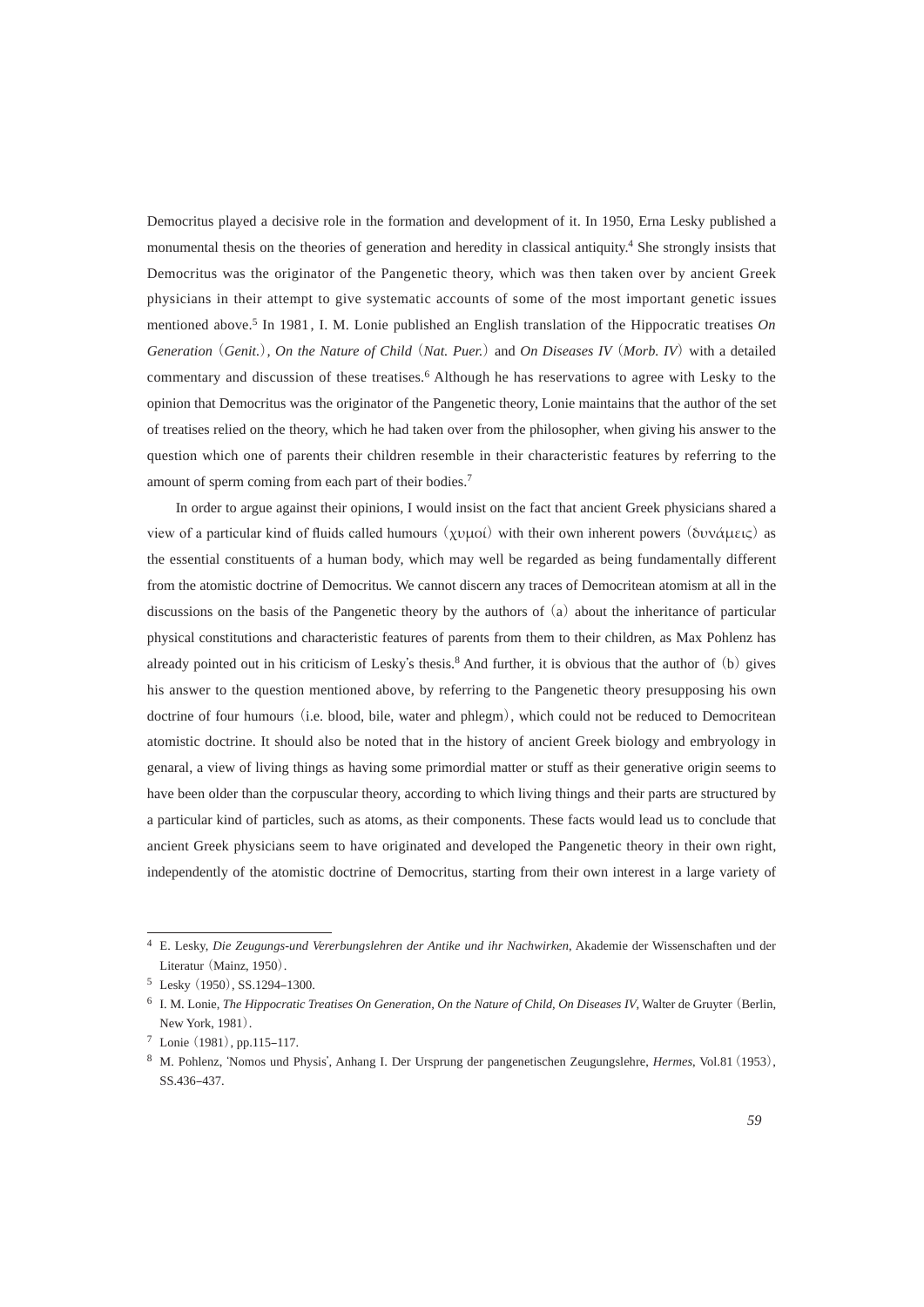empirical facts connected with the reproduction and generation of a human being.<sup>9</sup>

 Whatever its origin and its historical backgrounds might have been, the Pangenetic theory had been one of the most influential doctrines in the field of ancient Greek biology and embryology until the first half of the fourth century BC, since Aristotle draws most specific attention to the theory, with his long and most detailed arguments against it, in his treatise *On the Generation of Animals*(*GA*), Book I. When he begins his discussion in ch.17 of the treatise *On the Generation of Animals*(*GA*), Book I, about the essential nature of sperm as the so-called generative matter of a human being, Aristotle refers to those who insist that sperm comes from all the body (721 b12), with four pieces of evidence which might be adduced to prove it, including the most crucial point that the children resemble their parents in their whole bodies or in particular parts of their bodies. What characterizes most the Pangenetic theory is, in fact, that it may be regarded as being persuasive enough to give a theoretical account of physical resemblances between parents and their children. According to the advocates of the Pangenetic theory, a daughter resembles her father in particular parts of her body, because her father has provided more amount of sperm coming from these parts of his body than the sperm coming from the same parts of her mother's body.

 It is clear from this line of thinking that the Pangenetic theory may presuppose that sperm is provided by both of the parents from every part of their whole bodies, as indicated by Aristotle, who explains that it is part of the same argument whether both male and female emit sperm or one only, and whether it comes from all the body or not from all.10 It turns out that the Pangenetic theory is in opposition to Aristotle's own hylomorphic theory of the generation of animals, including a human being. Aristotle insists, in fact, that only male emits sperm, thus providing the principle of movement  $(\dot{\alpha} \rho \chi \dot{\eta}) \tau \bar{\eta} \varsigma$  ktvήσεως) for generation, by which the menstrual fluid provided by the female as the material  $(\tilde{\nu}\lambda\eta)$  for the body of the embryo will be formed into an animal. It is probably because the Pangenetic theory is incompatible with the theory of the reproduction and generation of a human being of his own that the philosopher may have developed long and most detailed arguments against it.

 A question may arise here as to the sources for the Pangenetic theory, from which Aristotle might have got information about it, when he develops his long and detailed arguments against it. To answer this question, I would draw specific attention to the authors of the medical treatises mentioned above as the most promising candidates for Aristotle's own principal sources for the theory. We should note, however, that, when he refers to the advocates of the Pangenetic theory, Aristotle usually does not refer to them with their names, but with more general words such as 'some people' (τινες) and 'the ancients' (οι άρχαῖοι), whereas he

<sup>9</sup> See my article ʻThe Pangenetic Theory in the Tradition of Greek Medical Science'(in Japanese), *Kagakusi Kenkyu: Journal of History of Science, Japan, Vol.48* (No.249), pp.22-33.

<sup>&</sup>lt;sup>10</sup> *GA I*, ch.17, 721b7–11. See text to n.13 below.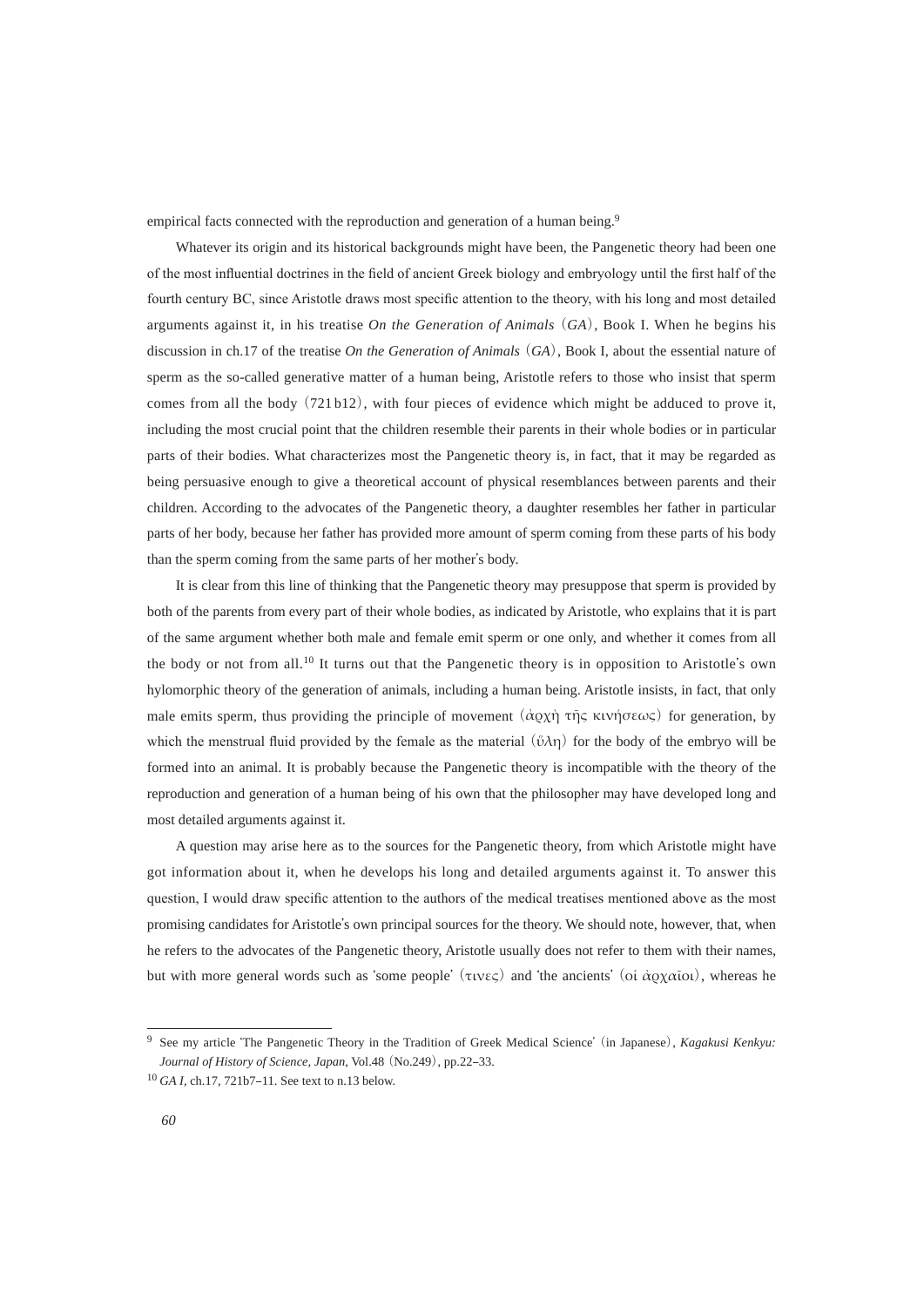almost always refers to Presocratic philosophers, such as Anaxagoras of Clazomenae (c.500-c.428 BC), Empedocles of Acragas  $(c.495 - c.435 \text{ BC})$  and Democritus, with their names.<sup>11</sup> This would seem to be an indication of the fact that Aristotle could not or did not think it necessary to specify the advocates of the theory, because medical writings of the fifth and fourth centuries BC might possibly have been circulated without authorship, as it was exactly the case with almost all the medical writings in the Hippocratic Corpus.12

Thus, in my discussion below, I will first examine the scope and contents of his arguments against the Pangenetic theory with a view to explore the possibility that Aristotle may have referred to the medical treatises mentioned above as the principal sources to get information about it. And then, I will turn to Aristotle's hylomorphic theory of the generation of animals to make it clear that the philosopher might have given it as a critical response to the advocates of the Pangenetic theory.

#### **The Scope and Contents of Aristotle's Arguments against the Pangenetic Theory**

 Aristotle begins his discussion about the essential nature of sperm in the following passage of ch.17 of the treatise *On the Generation of Animals* (*GA*), Book I.

Δοκεῖ δὲ πάντα γίγνεσθαι ἐκ σπέρματος, τὸ δὲ σπέρμα ἐκ τῶν γεννώντων. διὸ τοῦ αύτοῦ λόγου ἐστὶ πότερον καὶ τὸ θῆλυ καὶ τὸ ἄρρεν προΐενται ἄμφω ἢ θάτερον μόνον, και πότερον άπο παντός απέρχεται τοῦ σώματος ή οὐκ από παντός εὖλογον γὰρ εἰ μὴ ἀπὸ παντός, μηδ ἀπ' ἀμφοτέρων τῶν γεννώντων. διόπερ ἐπισκεπτέον, ἐπειδή φασί τινες άπό παντός άπιέναι τοῦ σώματος, περὶ τούτου πῶς ἔχει πρῶτον.<sup>13</sup>

In this passage, Aristotle insists that it is part of the same argument (τοῦ αὐτοῦ λόγου) whether both male and female emit sperm or one only, and whether it comes from all the body or not from all, by arguing that it is reasonable (εύλογον), if the sperm does not come from all the body, that it does not come from both male and female parents (721b10–11). His line of argument here may deserve specific attention, because

<sup>11</sup> ʻSome people'(*GA I*, ch.17, 721b11) and ʻthe ancients'(*GA I*, ch.18, 725a21). For Anaxagoras, see *e.g. GA I*, ch.18, 723a10, *GA IV*, ch.1, 763b31, etc. For Empedocles, see *GA I,* ch.18, 722b8, *GA IV*, ch.1, 764a2, etc. For Democritus, see *GA II*, ch.4, 740a13, *GA IV,* ch.1, 764a6-7, etc.

 $12$  The only exceptional case was with a physician Polybus (c.400 BC), who was a son-in-law of Hippocrates (c.460–c.375 BC). In *the History of Animals* (*HA*), Book III, ch.3, 512b12-513a7, Aristotle introduces a description of vascular system in a human body under his name. There is the same description of the vascular system in ch.11 of the Hippocratic treatise *On the Nature of Man* (*Nat.Hom.*). It is probable, then, that the treatise was widely circulated with the authorship of Polybus in the fourth century BC.

<sup>13</sup>*GA I*, ch.17, 721b 6‒13. I follow the Greek text of the treatise, edited by Drossart Lulofs, H. J., *Aristotelis De Generatione Animalium*, recognovit brevique adnotatione critica instruxit [Oxford Classical Texts](Oxford, 1965).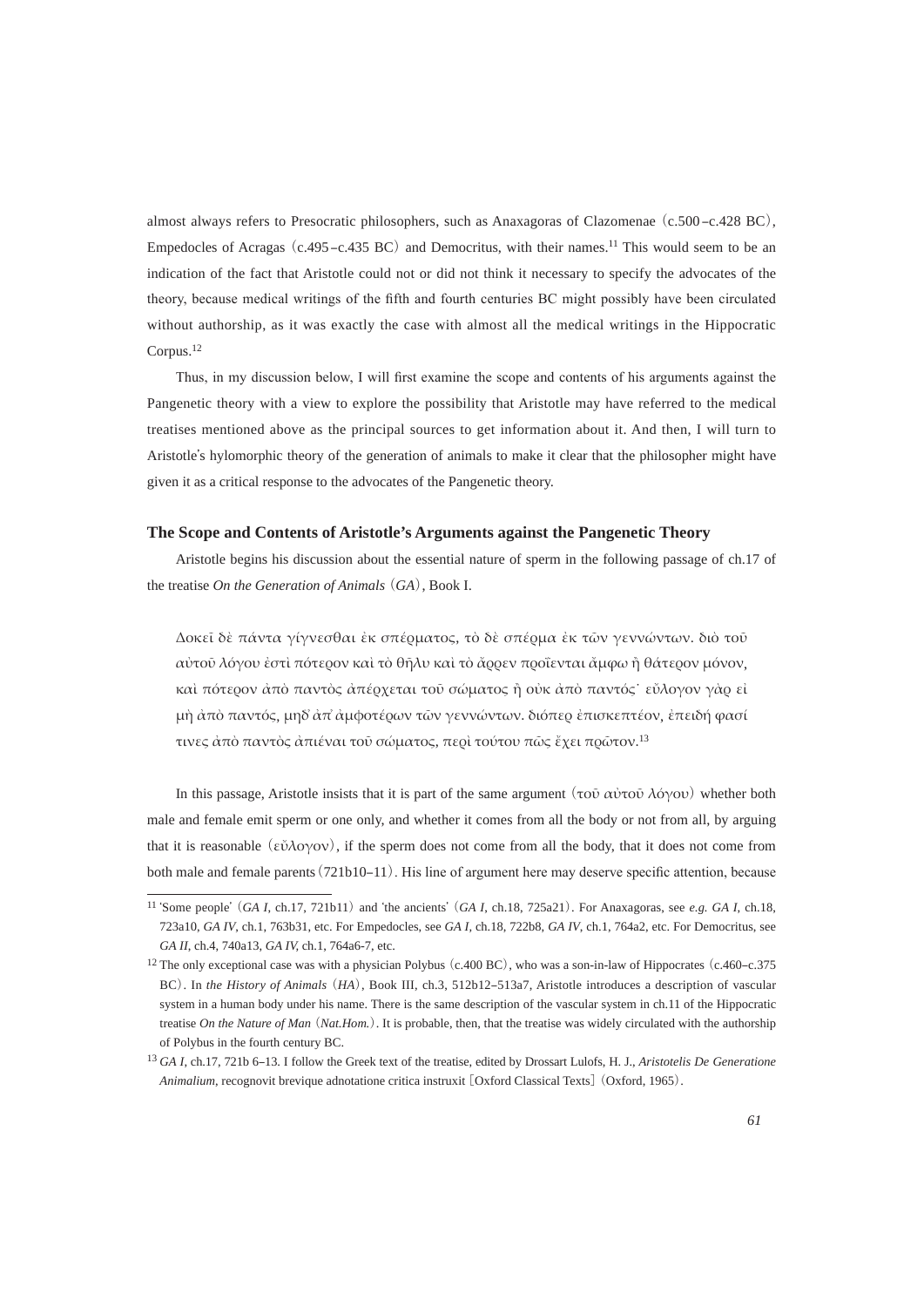it is logically constructed in the form of a contraposition of the proposition to the effect that, if  $(p)$  both male and female parents should emit sperm,  $(q)$  it should come from all the body. If  $(q)$  should be denied as being contrary to the fact, then it should necessarily follow that (p) is not the case at all [i.e. (p  $\supset q$ )  $\equiv (\sim q \supset \sim p)$ ]. Therefore, the philosopher thinks it probable to confirm that sperm is not provided by both of male and female parents but only by one of them, by refuting the Pangenetic theory that it comes from all the body. It should be noted that Aristotle follows the same line of argument at the end of his refutation of the theory, where he is more explicit in saying that female does not emit sperm, but may contribute to the generation in a different way.

"Ετι εί τὸ θῆλυ μὴ προΐεται σπέρμα τοῦ αὐτοῦ λόγου μηδ' ἀπὸ παντὸς ἀπιέναι. κầν εἰ μὴ ἀπὸ παντὸς ἀπέρχεται, οὐθὲν ἄλογον τὸ μηδ' ἀπὸ τοῦ θήλεος ἀλλ' ἄλλον τινὰ τρόπον αίτιον είναι τὸ θῆλυ τῆς γενέσεως. περὶ οὗ ἐχόμενόν ἐστιν ἐπισκέψασθαι έπειδή φανερὸν ὅτι οὐκ ἀπὸ πάντων ἀποκρίνεται τὸ σπέρμα τῶν μορίων.<sup>14</sup>

 According to Aristotle, who believes to have been successful in refuting the Pangenetic theory, saying that it is clear that sperm is not secreted from all the parts of the body  $(724a11-13)$ , it will be confirmed as a logical necessity of his refutation of the theory that female, which does not emit sperm, should be a cause of generation in some other way. He thinks so, by following two arguments (A) that, if the female does not emit sperm, it does not come from all the body, and (B) that, if the sperm does not come from all the body, it would not be unreasonable ( $o\dot{v}θ\dot{v}$   $\dot{\alpha}\lambda o\gamma ov$ ) that it should not come from the female. In these arguments, the proposition  $(p')$  that the female should emit sperm may well be regarded as being equivalent to  $(p)$ above, because Aristotle has started his discussion about the essential nature of the sperm from the fact that there are some at least among the animals in which male emits sperm.<sup>15</sup> If  $(q)$  should be denied as being contrary to the fact, it should necessarily follow that  $(p')$  is not the case at all, and then it should be concluded that sperm is provided by the male only.

The most crucial question here would be why by denying  $(q)$ , Aristotle believed to confirm that sperm is provided by the male only. In order to answer this question, it would be necessary for us to discern some of the theoretical implications of the Pangenetic theory. From its theoretical point of view, the Pangenetic theory may have been intended to give an account of physical resemblances between parents and their children in their whole bodies or in particular parts on the basis of the amount of sperm provided by both male and female parents. Take the case of a daughter who resembles her father in some parts of her body, while she

<sup>&</sup>lt;sup>14</sup> *GA I*, ch.18, 724a7-13.

<sup>15</sup> *GA I*, ch.17, 721a30‒34.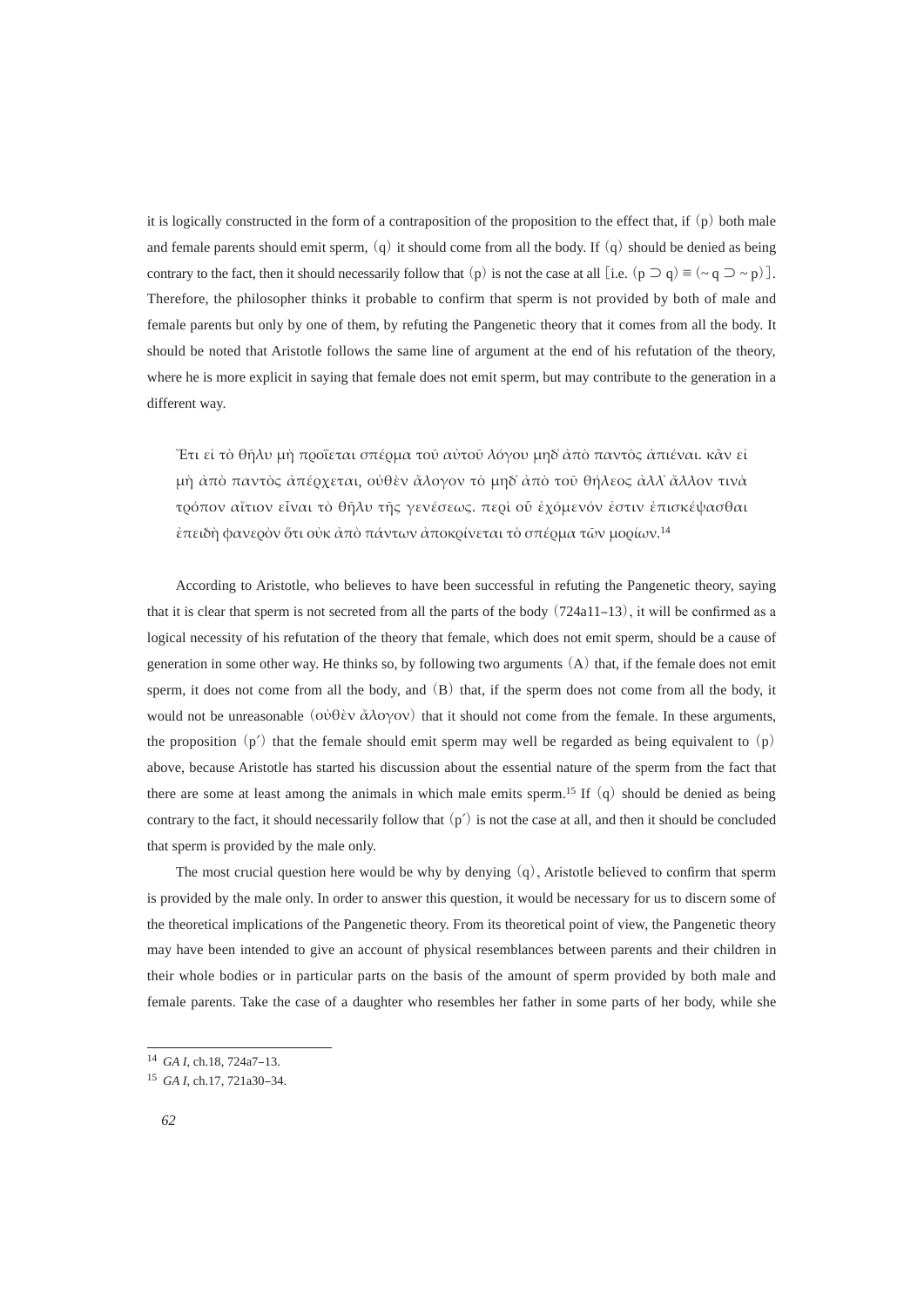resembles her mother in other parts of her body. It would be because she has got more amount of sperm from her father than her mother, coming from the parts of his body in which she resembles him more than her mother, whereas she has got more amount of sperm from her mother than her father, coming from the parts of her mother's body in which she resembles her mother more than her father. Thus, it would be necessary for the Pangenetic theory to be persuasive enough to give an account of the phenomena, such as the resemblances between the parents and their children, that sperm should be provided by both male and female parents from every part of their whole bodies. It is probable, then, that Aristotle would have had most specific attention to this aspect of the Pangenetic theory, when, by refuting it, he attempts to confirm that sperm is provided by the male only. In fact, he seems to think of this aspect as being the most important of the four pieces of evidence which might be adduced to prove the theory. It is particularly because the philosopher picks it up at the beginning of ch.18 of the treatise *On the Generation of Animals* (*GA*), Book I, as the first point to disprove the theory, with long and detailed argument against it. 16

 If we turn to the authors of the medical treatises mentioned above, whom I would think of as being the candidates for Aristotle's principal sources for the Pangenetic theory, we can find some interesting passages in which they give theoretical accounts of the phenomena of physical resemblances between parents and their children on the Pangenetic theory, on the basis of which they explain how characteristic features of parents are inherited from them to their children. First of all, I refer to the famous passages from ch.2 of the treatise *On the Sacred Disease* (*Morb. Sacr.*).

<u>Ἀρχεται δὲ ὥσπερ καὶ τἆλλα νοσήματα κατὰ γένος. Εἰ γὰρ ἐκ τοῦ φλεγματώδεος</u> φλεγματώδης, καὶ ἐκ χολώδεος χολώδης γίνεται καὶ ἐκ φθινώδεος φθινώδης καὶ ἐκ σπληνώδεος σπληνίης, τί κωλύει, όπου πατήρ ή μήτηρ είχετο τούτω τῷ νοσήματι, τούτω καὶ τῶν ἐκγόνων ἔχεσθαί τνα; Ώς ὁ γόνος ἔοχεται πάντοθεν τοῦ σώματος, ἀπό τε τῶν ὑγιηρῶν ὑγιηρὸς καὶ ἀπὸ τῶν νοσηρῶν νοσηρός.<sup>17</sup>

In this passage, the author of that treatise explains how the disease called 'sacred' (i.e. epilepsy) may be inherited from parents to their children, arguing on the Pangenetic theory that it is because the seed comes from every part of the body, healthy seed coming from its healthy parts and diseased seed from its diseased parts (δ γόνος ἔρχεται πάντοθεν τοῦ σώματος, ἀπό τε τῶν ύγιηρῶν ὑγιηρὸς καὶ ἀπὸ τῶν  $\alpha$ <sub>γ</sub> ( $\alpha$ ). That would explain why parents and their children usually share particular physical

<sup>&</sup>lt;sup>16</sup> GA I, ch.18, 722a3-723b32.

<sup>17</sup>*Morb. Sacr*. ch.2 (= ch.5, W. H. S. Jones (ed.), *Hippocrates II*, Loeb Classical Library (Cambridge, Massachusetts: Harvard UP, 1923)). I follow the Greek text of the treatise, edited by Jacques Jouanna, *Hippocrate, tome II, 3<sup>e</sup> Partie, La maladie sacrée*, Collection des Universités de France (Paris: Les Belles Lettres, 2003).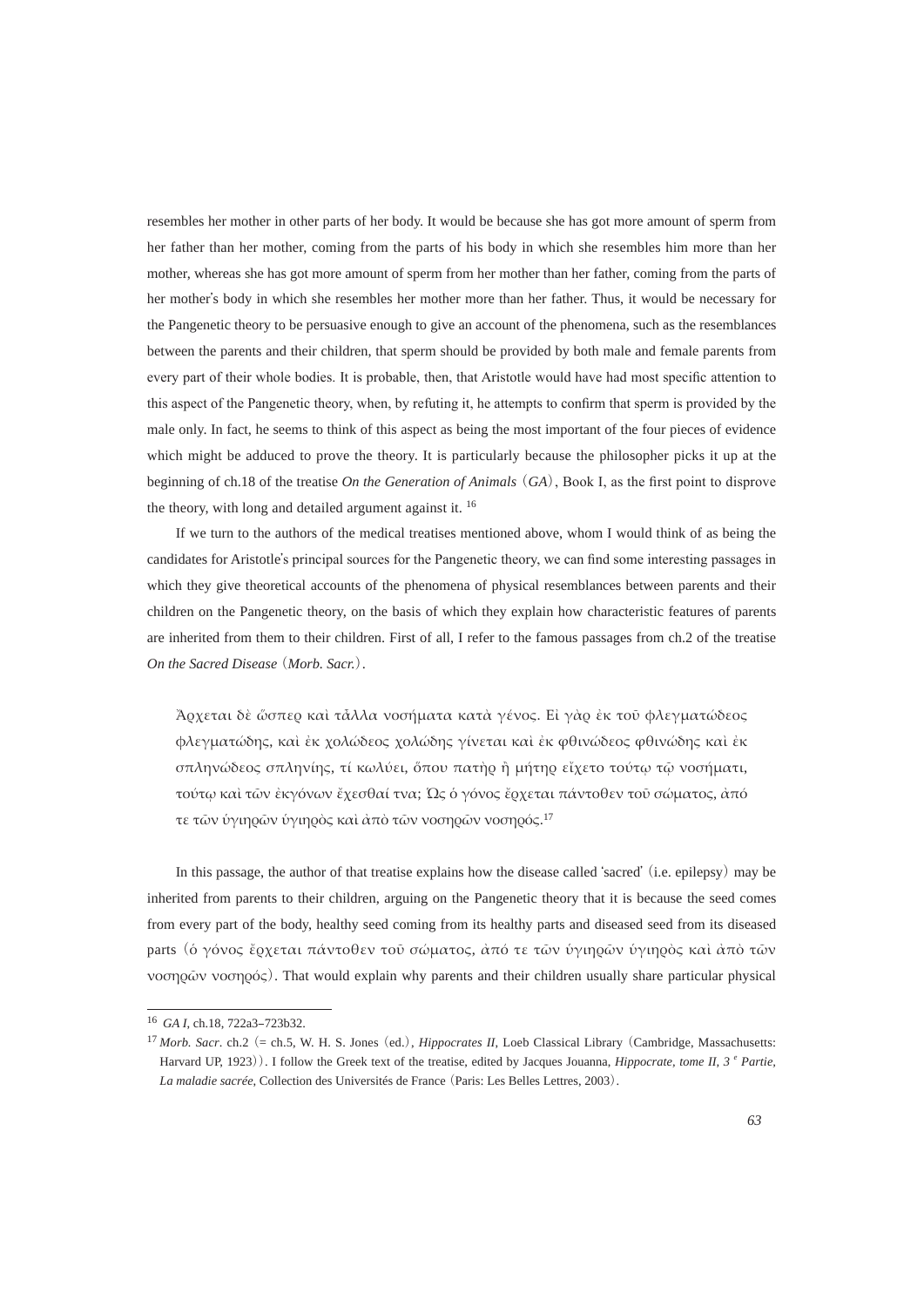constitutions, such as bilious and phlegmatic ones, which he thinks have been inherited from them to their children through the seed that may contain some kind of hereditary information of their physical constitutions and may function as a medium for transmitting it from them to their children.

 The author of the treatise *On Airs, Waters, Places* (*Aer.*) seems to share the same opinion concerning the function of seed as a medium for transmitting hereditary information of particular physical constitutions from parents to their children.<sup>18</sup> It should be noted, however, that he intends to develop his own arguments to such an extent that he may explain how some characteristic features of parents and their ancestors, including the acquired ones, are inherited from them to their children and their descendants.

Ό γὰρ γόνος πανταχόθεν ἔρχεται τοῦ σώματος, ἀπό τε τῶν ὑγιηρῶν ὑγιηρὸς ἀπό τε τῶν νοσερῶν νοσερός εἰ οὐν γίνονται ἔκ τε τῶν φαλακρῶν φαλακροὶ καὶ ἐκ τῶν γλαυκῶν γλαυκοὶ καὶ ἐκ διεστραμμένων στρεβλοὶ ώς ἐπὶ τὸ πλῆθος καὶ περὶ τῆς άλλης μορφῆς ὁ αὐτὸς λόγος, τί κωλύει καὶ ἐκ μακροκεφάλου μακροκέφαλον γίνεσθαι;<sup>19</sup>

 The author is interested in the question how an unusual form of a long head has been inherited from generation to generation among the people called 'Longheads' (οι μακροκέφαλοι). It is clear that he attempts to give his account of the formation of this unusual head, following in the footsteps of the author of the treatise *On the Sacred Disease* (*Morb. Sacr.*), because he refers to the Pangenetic theory at the first sentence of the passage cited above, which exactly corresponds with the last sentence of the passage cited from that treatise, by arguing that the seed comes from every part of the body, healthy seed coming from its healthy parts and diseased seed from its diseased parts (ό γόνος πανταχόθεν έρχεται τοῦ σώματος, άπό τε τῶν ὑγιηρῶν ὑγιηρὸς ἀπό τε τῶν νοσερῶν νοσερός). A crucial difference lies in the arguments by the author of the treatise *On Airs, Waters, Places* (*Aer.*) who, going beyond an account from a pathological point of view of the inheritance of particular physical constitutions, such as bilious and phlegmatic ones, from parents to their children, proceeds to explain the inheritance of characteristic features that have been acquired by the people from generation to generation. This is a most important point, I would insist, because Aristotle himself is referring to the cases of the inheritance of some features acquired by parents from them to their children as what might be adduced as additional evidence for the Pangenetic theory.20

<sup>18</sup> For the authorship of these two treatises, see my article ʻPsychological Arguments in the Hippocratic Treatises *On the Sacred Disease and Airs, Waters, Places*'*, Japan Studies in Classical Antiquity* [*JASCA*], Volume 2 (2014), pp.47‒66.

<sup>&</sup>lt;sup>19</sup> *Aer.*, ch.14. I follow the Greek text of the treatise, edited by Jacques Jouanna, *Hippocrate, tome II, 2<sup>e</sup> Partie, Airs, Eaux, Lieux*, Collection des Universités de France (Paris: Les Belles Lettres, 1996).

<sup>20</sup> *GA I*, ch.17, 721b28‒36.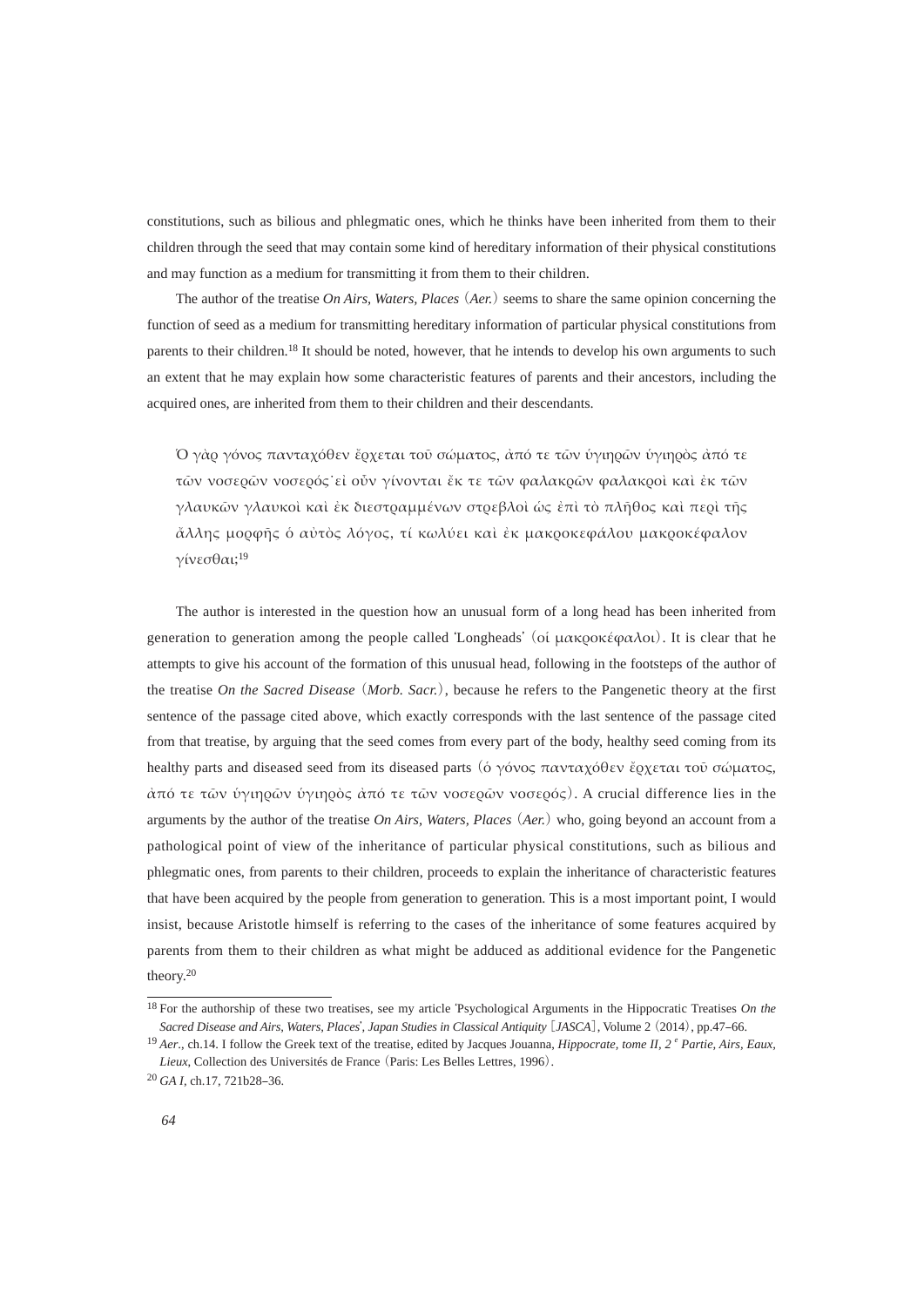It would seem to be conceivable, then, that Aristotle may have had these two treatises in hand as sources for the Pangenetic theory, when he develops his arguments against it. However, I would draw more attention to the author of the set of treatises *On Generation* (*Genit.*)*, On the Nature of Child* (*Nat. Puer.*)and *On Diseases IV* (*Morb. IV*) as a more promising candidate for Aristotle's principal sources for the theory. It is especially because he is much more explicit than the authors of the two treatises mentioned above in explaining the resemblances between parents and their children in their whole bodies or in particular parts of their bodies on the basis of the amount of sperm provided by both of them. To confirm it, I refer to the following passage of ch.8 of that set of treatises.

Και δκόθεν ἂν τοῦ σώματος τοῦ ἀνδρὸς πλέον ἔλθη ἐς την γονην ή της γυναικός, τὸ τέκνον κείνο κάλλιον ἔοικε τῷ πατρί οκόθεν δ' ἀν πλέον ἔλθη ἀπὸ τῆς γυναικὸς τοῦ σώματος, κείνο κάλλιον έοικε τη μητοί. Έστι δε οὐκ ανυστὸν πάντα τη μητοί εοικέναι, τῷ δὲ πατρί μηδέν, ούδὲ τὸ ἐναντίον τούτου, ούδὲ μηδετέρφ ἐοικέναι μηδέν' ἀλλ' άμφοτέροισιν ανάγκη τίς εστιν εοικέναι τινί, εἴπερ απ' αμφοτέρων τῶν σωμάτων τὸ σπέρμα χωρεΐ ές τὸ τέκνον. Όκότερος δ' άν πλέον συμβάληται ές τὸ ἐοικέναι καὶ ἀπὸ πλεόνων χωρίων τοῦ σώματος, κείνω τὰ πλείονα ἔοικε˙ καὶ ἔστιν ὅτε θυγάτηρ γενομένη τὰ πλείονα ἔοικε κάλλιον τῷ πατρὶ ἢ τῆ μητρί, καὶ κοῦρος γενόμενος ἔστιν ότε κάλλιον έοικε τη μητρί ή τω πατρί.<sup>21</sup>

 In this passage, the author gives his answer to the question how children resemble their father or their mother in particular parts of their bodies, by arguing that it is because they have got more amount of sperm from their father than their mother, coming from the parts of his body in which they resemble him more than their mother, while they have got more amount of sperm from their mother, coming from the parts of her body in which they resemble her more than their father. It would not be possible for us to imagine, then, that they might resemble their mother than their father in every part of their bodies, and *vice versa,* nor that they might resemble neither of them in every part of their bodies. For the author, who has taken it for granted that sperm is provided by both male and female parents from every part of their bodies, it necessarily follows that children resemble their farther in some parts of their bodies, and their mother in other parts of their bodies, according to the amount of sperm coming from the parts of their bodies in which they resemble their father and their mother respectively.

And then, the author goes further on to refer to  $(1)$  the case of a daughter who resembles her father in

<sup>21</sup> *Genit., Nat.Puer., Morb.IV,* ch.8. I follow the Greek text of the set of treatises, edited by Robert Joly*, Hippocrate, tome XI, De la Génération, De la Nature de L*'*enfant, Des Maladies IV, Du Foetus de Huit Mois,* Société d' Édition (Paris: Les Belles Lettres, 1970).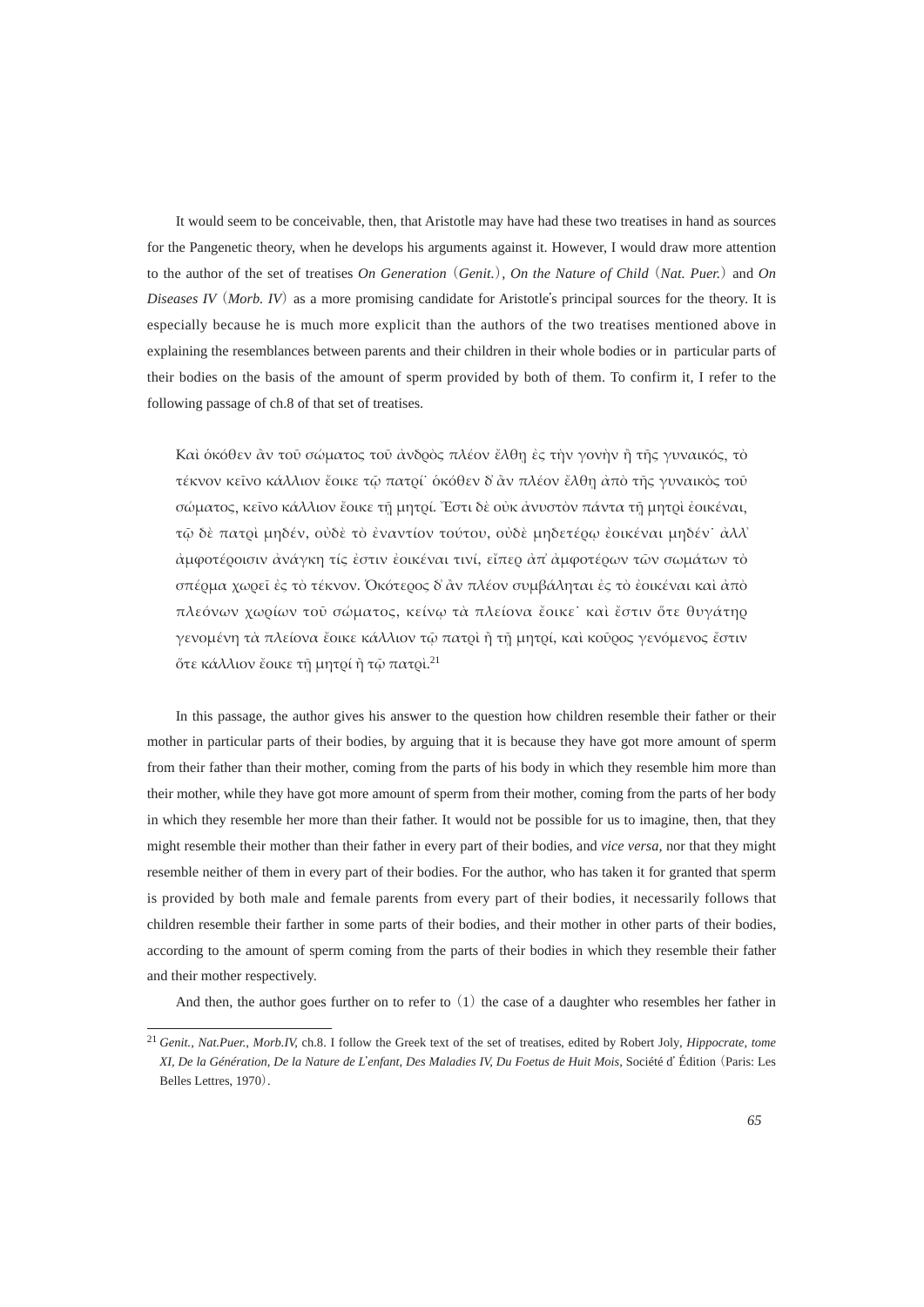more parts of her body than her mother as well as (2) the case of a son who resembles his mother in more parts of his body than his father, by arguing on the basis of the Pangenetic theory that children resemble either one of their parents, who would contribute more to the resemblance by providing more amount of sperm coming from more of the parts of his or her body than the other. This is one of the most crucial points for us to conclude that Aristotle may have had that set of treatises in hand as his principal sources for the Pangenetic theory, when developing his long and detailed arguments against it.<sup>22</sup>

It is most significant to note that Aristotle was particularly interested in the question how there are cases in which children resemble their parent with a different sex more than the one who shares the same sex with his or her children, such as the case of a daughter resembling her farther more than her mother and the case of a son resembling his mother more than his farther. Aristotle attempts to answer this question on the basis of his own hylomorphic theory of the reproduction and generation of a human being, which, I would insist, might have been given by the philosopher as a critical response to the advocates of the Pangenetic theory. In the next section of my discussion, I will turn to the question how Aristotle was historically related to ancient Greek physicians in the development of his theory of the generation of animals, including a human being.

## **Aristotle's Hylomorphic Theory of the Reproduction and Generation of a Human Being as a Critical Response to the Advocates of the Pangenetic Theory**

 In ch.3 of the treatise *On the Generation of Animals* (*GA*), Book IV, Aristotle begins to tackle a series of most complicated issues related to the reproduction and generation of a human being, including, among others, the question how children resemble their parent with a different sex more than the one who shares the same sex with his or her children, i.e. the question how a daughter resembles her father more than her mother, or a son resembles his mother rather than his father. In order to understand how the philosopher answers these questions, we need to turn to his explanation as to the question how male and female sexes will be differentiated from each other, because, he insists, the resemblances between parents and their children and the differentiation between male and female sexes are due to the same causes.<sup>23</sup>

After his long and detailed arguments in the first section of ch.1 of the treatise On the Generation of *Animals* (*GA*), Book IV, against Presocratic philosophers, such as Anaxagoras, Empedocles and Democritus and others, as concerns their accounts of the differentiation between male and female sexes, Aristotle now gives his own explanation of this issue to the effect that the generation of a male or female may depend on the

<sup>&</sup>lt;sup>22</sup> For the other point which I think may confirm that Aristotle may have had it in hand in his arguments against the Pangenetic theory, I would draw attention to the intensity of the pleasure in sexual intercourse, to which the philosopher refers in ch.17 of *GA I*, 721b14–17, as the first piece of evidence that might be adduced by the advocates of the theory. We find a discussion to the same effect on the emission of sperm with intense pleasure in *Genit., Nat.Puer., Morb. IV*, ch.1. Aristotle rejects it in ch.18, 723b32–724a3, insisting that it cannot give evidence for the legitimacy of the theory.

<sup>&</sup>lt;sup>23</sup> *GA IV*, ch.3, 767a36-767b7.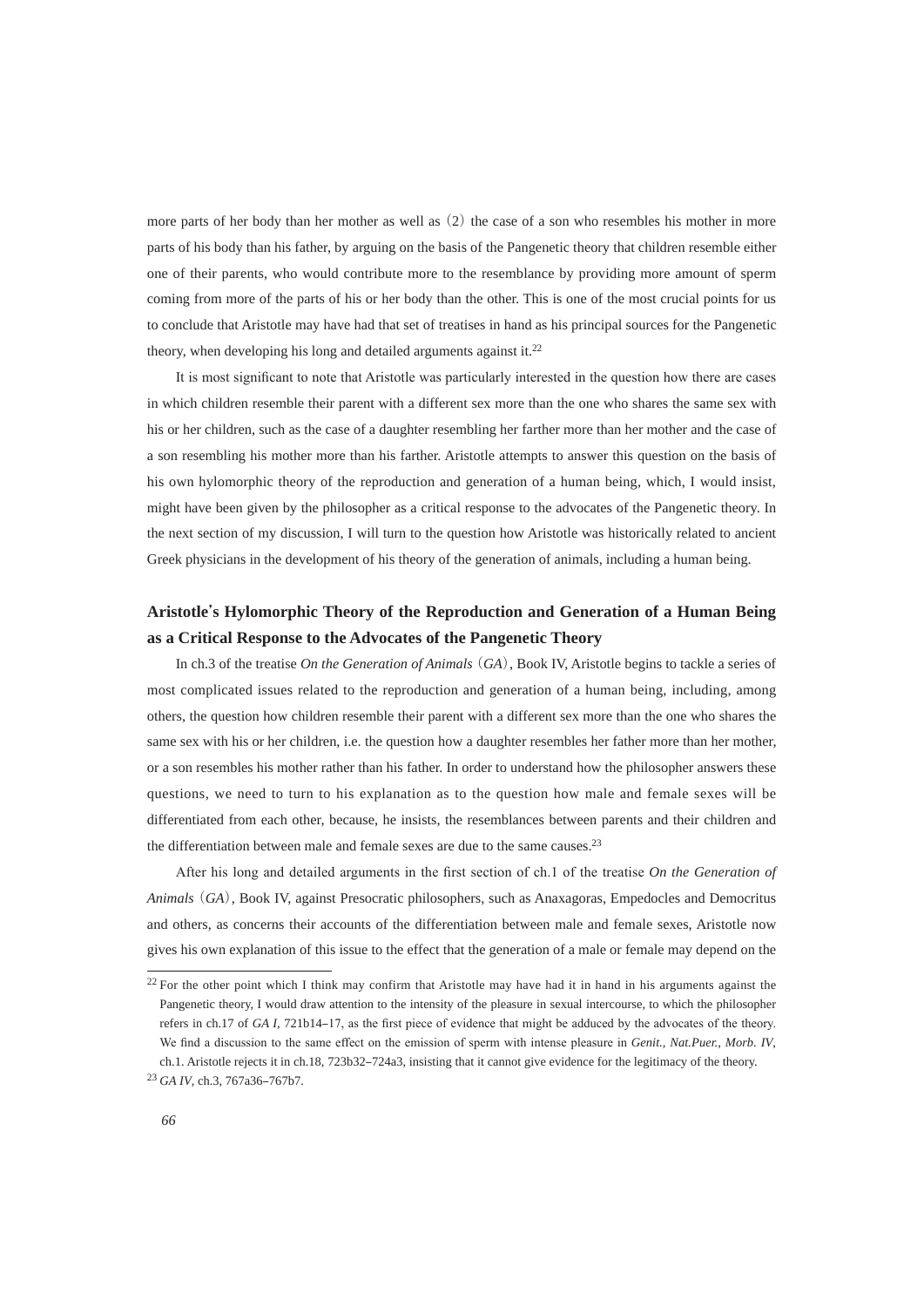situation whether or not the movement inherent in the sperm provided by the male parent gains the mastery of the material for the body of embryo  $(i.e.$  the menstrual fluid), which is derived from the female parent. I refer to the most significant passage that runs as follows.

Τούτων δ' ύποκειμένων ἴσως ἂν ἤδη μᾶλλον εἴη φανερὸν δι' ἣν αἰτίαν γίγνεται τὸ μὲν θήλυ τὸ δ' ἄρρεν. ὅταν γὰρ μὴ κρατῆ ή ἀρχὴ μηδὲ δύνηται πέψαι δι' ἔνδειαν θερμότητος μηδ άγάγη είς τὸ ἴδιον εἶδος τὸ αύτοῦ ἀλλὰ ταύτη ήττηθῆ, ἀνάγκη είς τοὐναντίον μεταβάλλειν. ἐναντίον δὲ τῷ ἄρρενι τὸ θῆλυ καὶ ταύτη ῆ τὸ μὲν ἄρρεν τὸ δὲ θῆλυ.<sup>24</sup>

In this passage, Aristotle, who has defined the female as the opposite  $(\dot{\varepsilon} \vee \alpha \vee \tau(\alpha \vee \alpha))$  of the male, seems to insist that the material should necessarily change into the opposite, when the principle does not gain the mastery nor is able to concoct it due to the deficiency of heat nor leads it into its own proper form, but is defeated in this respect (ὅταν ... μη κρατῆ ή ἀρχή μηδὲ δύνηται πέψαι δι ἔνδειαν θερμότητος μηδ'  $\dot{\alpha}$ γάγη είς τὸ ἴδιον εἶδος τὸ αύτοῦ ἀλλὰ ταύτη ἡττηθῆ). Following A. L. Peck,<sup>25</sup> I would take the term *the principle'* (ή  $\dot{\alpha}$ <sub>QX</sub>) in this sentence to be the movement inherent in the sperm provided by the male parent, which will concoct the material (i.e. the menstrual fluid) derived from the female parent by its heat (θερμότης) to fashion it into the body of embryo. If the heat is not sufficient enough to concoct it, the female will be formed out of this material.

 Aristotle recapitulates his discussion about the differentiation between male and female sexes in the passage at the end of ch.1 of the treatise *On the Generation of Animals* (*GA*), Book IV. He gives his own explanation of this issue to the effect that the male sperm leads the material into itself when it gains the mastery of it, while it changes into its opposite (i.e. the female), by referring more explicitly to the roles to be played by the sperm provided by the male parent and by the menstrual fluid provided by the female parent as the material for the body of the embryo.

Άναλαβόντες δὲ πάλιν λέγομεν ὅτι τὸ μὲν σπέρμα ὑπόκειται περίττωμα τροφῆς ὂν τὸ έσχατον έσχατον δε λέγω τὸ πρὸς τὸ ἕκαστον φερόμενον, διὸ καὶ ἔοικε τὸ γεννώμενον τῷ γεννήσαντι` οὐθὲν γὰρ διαφέρει ἀφ' ἑκάστου τῶν μορίων ἢ πρὸς ἕκαστον προσελθεῖν, ὁρθότερον δ' οὕτως. διαφέρει δὲ τὸ τοῦ ἆρρενος σπέρμα ὅτι ἔχει άρχὴν ἐν ἑαυτῷ τοιαύτην οἵαν κινεῖν καὶ ἐν τῷ ζώω καὶ διαπέττειν τὴν ἐσχάτην

<sup>&</sup>lt;sup>24</sup> *GA IV*, ch.1, 766a16-22.

<sup>25</sup> See A. L. Peck, *Aristotle: Generation of Animals*, Loeb Classical Library (Cambridge, Massachusetts, London: Harvard UP, 1942), p.390, who takes it to be the ʻmovement' derived from the male, the male ʻprinciple',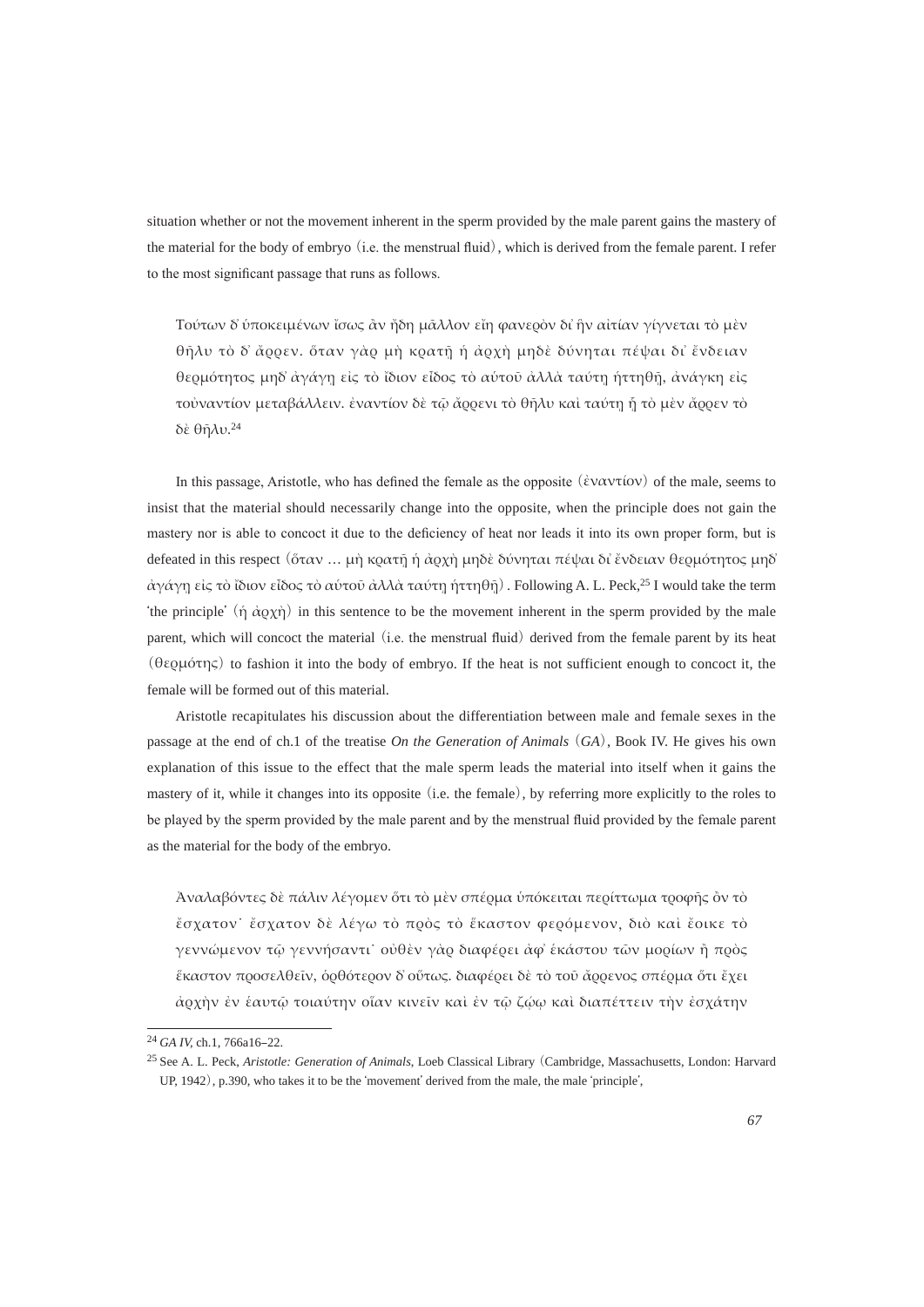τροφήν, τὸ δὲ τοῦ θήλεος ΰλην μόνον. κρατῆσαν μὲν οὖν εἰς αύτὸ ἄγει, κρατηθὲν δ είς τούναντίον μεταβάλλει ή είς φθοράν. έναντίον δε τῷ ἄρρενι τὸ θῆλυ, θῆλυ δε τῆ άπεψία και τη ψυχρότητι της αίματικής τροφής.<sup>26</sup>

 I think that this passage deserves to be noted, especially because Aristotle attempts to answer the question how children resemble their parents, by referring to his own definition of sperm as the residue from the nutriment in its final stage of concoction (περίττωμα τροφής ... τὸ ἔσχατον), which he proposed in his long and detailed discussion about the essential nature of the male sperm and the menstrual fluid as its female counterpart in the treatise *On the Generation of Animals* (*GA*), Book I.27 According to the philosopher, the male sperm and the menstrual fluid provided by the female as the material for the body of the embryo are residues from the blood in its final stage of concoction, before it is distributed to each part of the parents' bodies for the nutriment. It *is* this conception of sperm as the residue from the nutriment in its final stage, before distributed to every part of the body of the parent that Aristotle thinks may explain why children resemble their parents (διὸ καὶ ἔοικε τὸ γεννώμενον τῷ γεννήσαντι). Just as the nutriment at this stage, as Aristotle himself describes it with the phrase 'that which is carried to every part of the body' (τὸ πρός τὸ ἕκαστον φερόμενον) in the passage cited above, contains *potentially* the parts that it will nourish, so the male sperm and the menstrual fluid as its female counterpart, too, should contain them *potentially*, given that they are residues from it. It would be conceivable, then, that Aristotle may have ascribed to the male sperm and the menstrual fluid a function for transmitting the so-called hereditary information from parents to their children.

 It turns out to be that Aristotle had a conception of sperm, as opposed diametrically to the conception of sperm by the advocates of the Pangenetic theory, who insist that it comes from every part of the male and female bodies, as Aristotle describes it elsewhere as 'that which comes from all the body' (τὸ ἀπὸ παντὸς  $\alpha \pi$ ιόν).<sup>28</sup> This is a most crucial point for the advocates of the theory, because they believed that it could give a persuasive answer to the question how children resemble their parent with a different sex more than the one who shares the same sex with his or her children, i.e. the question how a daughter resembles her father more than her mother, or a son resembles his mother rather than his father. Their answer was that the children resemble their farther in some parts of their bodies, and their mother in other parts of their bodies, according to the amount of sperm coming from the parts of their bodies in which they resemble their father and their mother respectively.

<sup>&</sup>lt;sup>26</sup> *GA IV*, *ch.1*, 766b7-18.

<sup>&</sup>lt;sup>27</sup> *GA I*, ch.18-19, 724b21-726a30.

<sup>&</sup>lt;sup>28</sup> See *GA I*, ch.18, 725a21–27, where Aristotle describes the sperm as 'that which naturally goes to all parts of the body' (τὸ  $πρός δπαντ' ίέναι πεφυκός)$ , contrasting it with that of the advocates of the Pangenetic theory.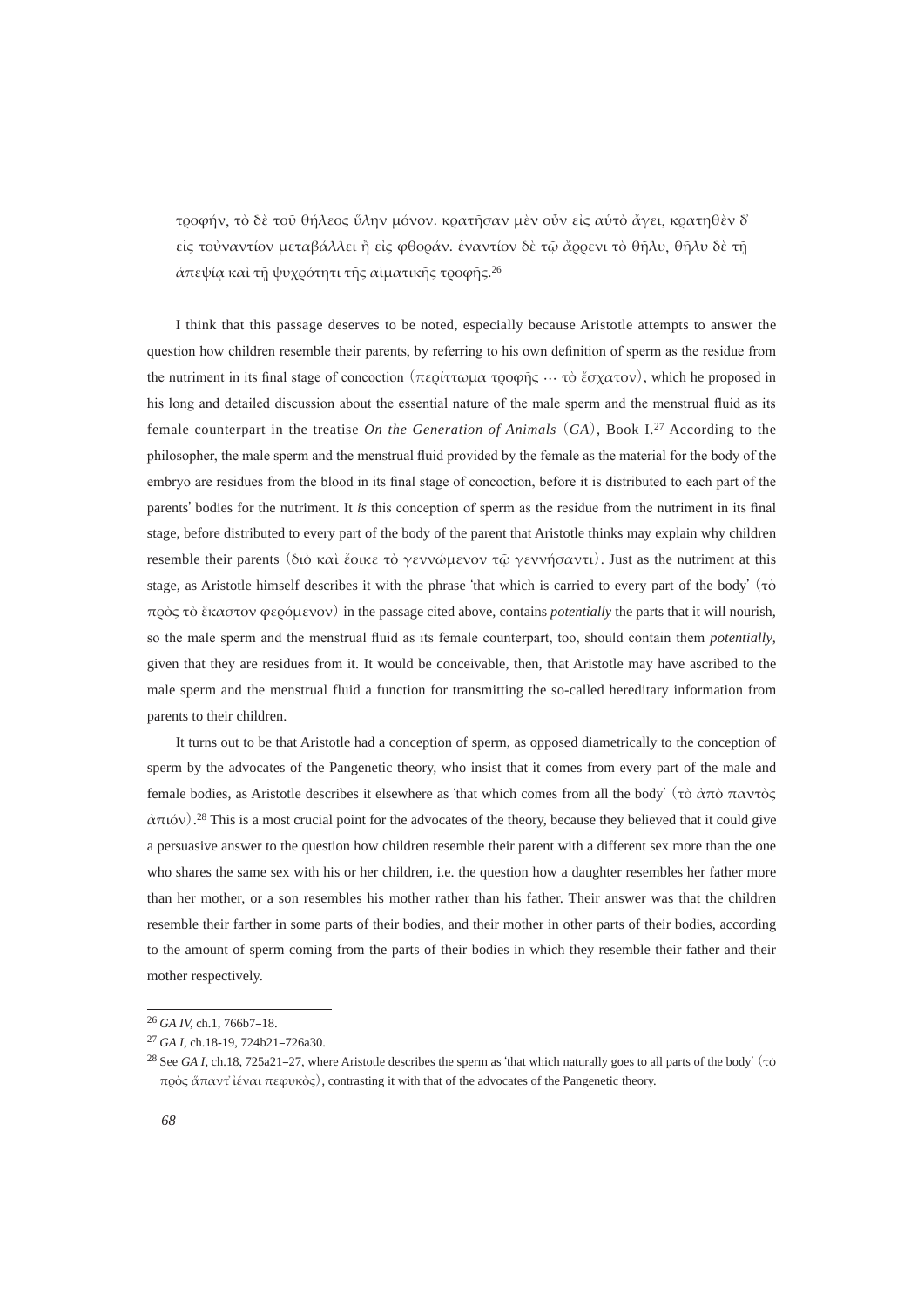How is it, then, that Aristotle himself attempts to answer the same question? In order to discuss the matter, I would draw attention to the most intriguing passage below of ch.3 of the treatise *On the Generation of Animals* (*GA*), Book IV.

Ἐπεὶ δ' ἐξίσταται πᾶν οὐκ εἰς τὸ τυχὸν ἀλλ' εἰς τὸ ἀντικείμενον, καὶ τὸ ἐν τῆ γενέσει μὴ κρατούμενον ἀναγκαῖον ἐξίστασθαι καὶ γίγνεσθαι τὸ ἀντικείμενον καθ' ἣν δύναμιν σύκ εκράτησε τὸ γεννῶν καὶ κινοῦν. ἐὰν μεν οὖν ή ἄρρεν θῆλυ γίγνεται, ἐὰν δε ή Κορίσκος ή Σωκράτης οὐ τῷ πατρὶ ἐοικὸς ἀλλὰ τῆ μητρὶ γίγνεται ἀντίκειται γὰρ ὤσπερ τῷ ὅλως πατρὶ μήτηρ καὶ τῷ καθ ἕκαστον γεννῶντι ή καθ ἕκαστον γεννῶσα.<sup>29</sup>

We should be most cautious in taking what it is exactly that Aristotle may intend to say, by explaining how children resemble their parent with a different sex, especially because his discussion of the issue of resemblances between children and their parents and their ancestors in ch.3 of the treatise *On the Generation of Animals* (*GA*), Book IV has given what might be regarded by some scholars as evidence for individual forms, which has been one of the most crucial matters in modern scholarship on Aristotelian philosophy.30 I need to admit that it is far beyond the limits of my discussion in this paper, so I focus on the answer which Aristotle may give to the question how children resemble their parent with a different sex.

 In the passage cited above, Aristotle explains how a daughter with the same sex as her mother resembles her mother more than her father, *e.g*. Socrates, by arguing with reference to the concept of departure (ἔκστασις)<sup>31</sup> that, when 'what generates and moves' does not gain the mastery, what is not mastered by it will necessarily depart from the standard and become the opposite in respect of the faculty in which it has failed to gain the mastery. In his argument, the phrase 'what generates and moves' (τὸ γεννῶν καὶ κινοῦν) would mean a male parent (i.e. a father), who plays the role as the moving cause in the generation of a human being, or more exactly, the movement inherent in the sperm provided by the male parent. According to the philosopher, if it gains the mastery over the substance (i.e. the menstrual fluid as a female counterpart to the male sperm), it will form the substance into its own shape and then generate a male. If it does not gain the mastery, the substance will depart from the standard (i.e. the male) and thus become the opposite (i.e. the

<sup>&</sup>lt;sup>29</sup> *GA IV*, ch.3, 768a2-9.

<sup>30</sup> As advocates of the theory of individual forms in Aristotelian philosophy, see David Balme, ʻAristotle's Biology was not Essentialist', *Archiv für Geschichte der Philosophie*, LXII, 1980, SS.1-12, reprinted with appendices in Allan Gotthelf and James Lennox (edd.), *Philosophical Issues in Aristotle's Biology* (Cambridge UP, 1987), pp.291-312, and John Cooper, ʻMetaphysics in Aristotle's Embryology', in D. Devereux and P. Pellegrin (edd.), *Biologie, logique et métaphysique chez Aristote* (Paris, 1990), pp.55-84.

<sup>&</sup>lt;sup>31</sup> For this concept, see also *GA I*, ch.18, 725a27-28.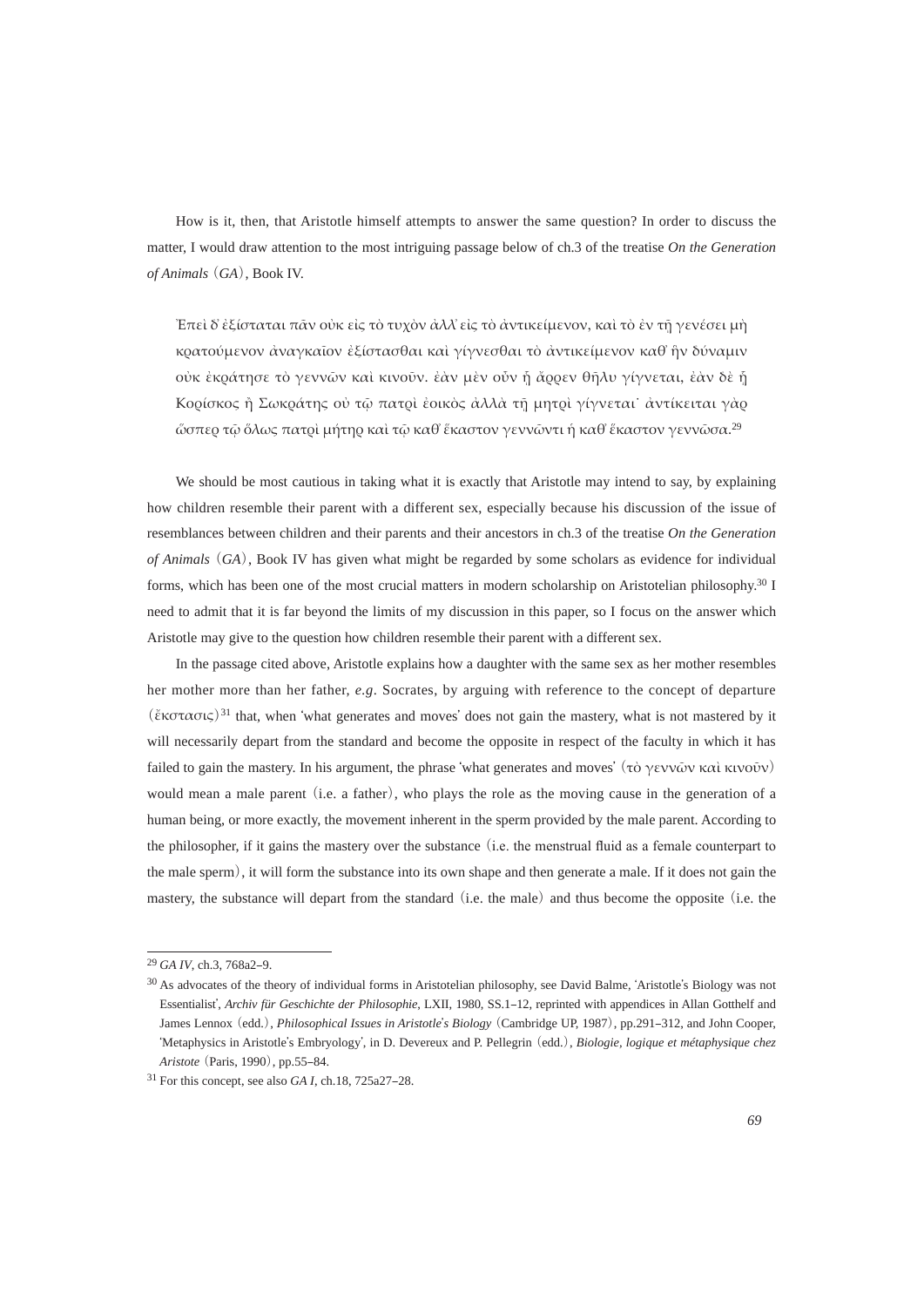#### female). 32

 But a male parent (i.e. a father) as the moving cause in the generation of a human being is not only a male parent (i.e. a father) but also a particular male parent (i.e. a particular father, *e.g.* Socrates) with physical and mental features of his own. This is also the case with a female parent (a mother) as the source of the material (i.e. the menstrual fluid) for the body of the embryo, who is also a particular female (i.e. a particular mother) with physical and mental features of her own. This is the most crucial point for Aristotle to explain how children resemble their parent with a different sex. In the passage cited above, the philosopher gives an account of the case of a daughter resembling her mother more than her father, *e.g.* Socrates, arguing that, if ʻwhat generates and moves' does not gain the mastery *qua* being a male, but it does not gain the mastery *qua* being Socrates, there will be a daughter resembling her mother more than Socrates. His arguments would mean that, if it does not gain the mastery *qua* being a male, but it does *qua* being Socrates, there will be a daughter resembling Socrates more than her mother.

Aristotle defines aspects which belong to 'what generates and moves', such as 'being a male' and 'being Socrates', as the faculties (δυνάμεις), which he thinks are the sources of movements (κινήσεις) inherent in the male sperm as the generative factors for determining physical and mental features characteristic of children, including their sexes. It would be legitimate for us to think that the same kind of movements deriving from the faculties which belongs to the opposite, such as ʻbeing a female' and ʻbeing Xanthippe as Socrates' wife', should be inherent in the menstrual fluid provided by her as its female counterpart. That would explain why, when ʻwhat generates and moves' fails to gain the mastery in the respect of the faculties, such as ʻbeing a male' and ʻbeing Socrates', the substance will necessarily become the opposite and thus a daughter resembling her mother Xanthippe more than her father Socrates will be born.

 This is, as a whole, what might be regarded as Aristotle's answer to the question how children resemble their parent with a different sex more than the other who shares the same sex with them. In view of his arguments against the Pangenetic theory and his own discussion of the issues related to the reproduction and generation of a human being, including his answer to the most crucial question, it would be conceivable that Aristotle might have given his hylomorphic theory of the reproduction and generation of a human being as a critical response to the advocates of the Pangenetic theory.

 The core of his hylomorphic theory of the reproduction and generation of a human being lies in his conception of the sperm as diametrically opposed to that of the advocates of the Pangenetic theory. Aristotle thought it absolutely necessary to refute the theory, especially because it would be incompatible with his hylomorphism, which *is* the core of his philosophy. By refuting it, he made great efforts to deal with a series of complicated issues related to the reproduction and generation of a human being within a large complexity

<sup>&</sup>lt;sup>32</sup> Aristotle seems to have thought of a male child (i.e. a son) resembling his male parent (i.e. father) as the standard case of the reproduction and generation of a human being. See *GA IV*, ch.3, 767b5–15.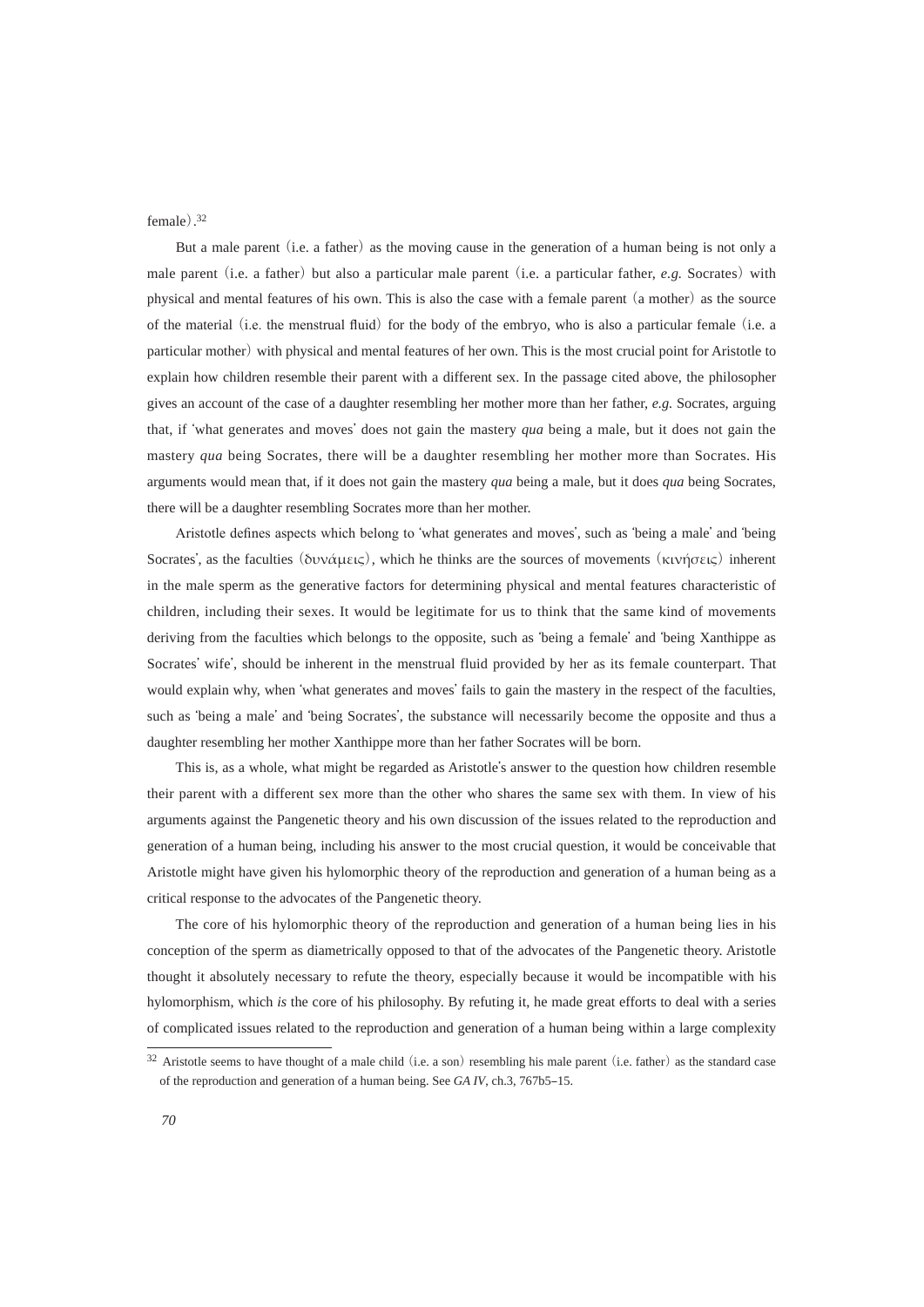of the conceptual framework including some unusual concepts, such as the departure, the faculties, and so on. This situation would make us imagine, in turn, that the philosopher might have taken the Pangenetic theory most seriously.

## **To Conclude: Aristotle and Ancient Greek Physicians in View of the Debate about the Generation of a Human Being**

 I have discussed the question how Aristotle was historically related to ancient Greek physicians in the development of his theory of the generation of animals, including a human being, focusing on his arguments against the Pangenetic theory to the effect that sperm comes from all the body of both parents.

In the first section of my discussion, I have examined the scope and contents of Aristotle's arguments against the Pangenetic theory with a view to explore the possibility that the philosopher may have referred to the medical writings in the Hippocratic Corpus, such as (a) the treatises *On the Sacred Disease* (*Morb. Sacr.*) and *On Airs, Waters, Places* (*Aer.*), and (b) the set of treatises *On Generation* (*Genit.*), *On the Nature of Child* (*Nat. Puer.*)and *On Diseases IV* (*Morb. IV*), as the principal sources for him to get information about the theory.

 First, I have drawn attention to the fact that, in his arguments against the Pangenetic theory in ch.17and 18 of the treatise *On the Generation of Animals* (*GA*), Book I, Aristotle may have thought of the resemblances between parents and their children as being the most important of the four pieces of evidence which might be adduced to prove the theory, by making it clear that the philosopher intended to refute it with a view to confirm his own opinion that sperm is not provided by both male and female, but by the male only. And then, I have turned to the authors of the medical treatises in the Hippocratic Corpus, i.e. (a) the treatises *On the Sacred Disease* (*Morb. Sacr.*) and *On Airs, Waters, Places* (*Aer.*), and (b) the set of treatises *On Generation* (*Genit.*), *On the Nature of Child* (*Nat. Puer.*) and *On Diseases IV* (*Morb. IV*), who attempt to explain on the basis of the Pangenetic theory how children resemble their parents in their physical constitutions as well as in some characteristic features. After I have examined their discussions about the issue in detail, I have drawn a conclusion that Aristotle may have had these treatises in hand as his principal sources for the Pangenetic theory, when he developed his arguments against it.

 In the next section of my discussion, I have turned to Aristotle's own hylomorphic theory of the generation of animals, with a focus on his discussion in ch.3 of the treatise *On the Generation of Animals*  (*GA*), Book IV, about the complicated issues related to the reproduction and generation of a human being, including the issue of the resemblances between parents and their children. I have made much emphasis on the fact that Aristotle was interested in the question how there are cases in which children resemble their parent with a different sex more than the one who shares the same sex with his or her children, such as the case of a daughter resembling her farther more than her mother and the case of a son resembling his mother